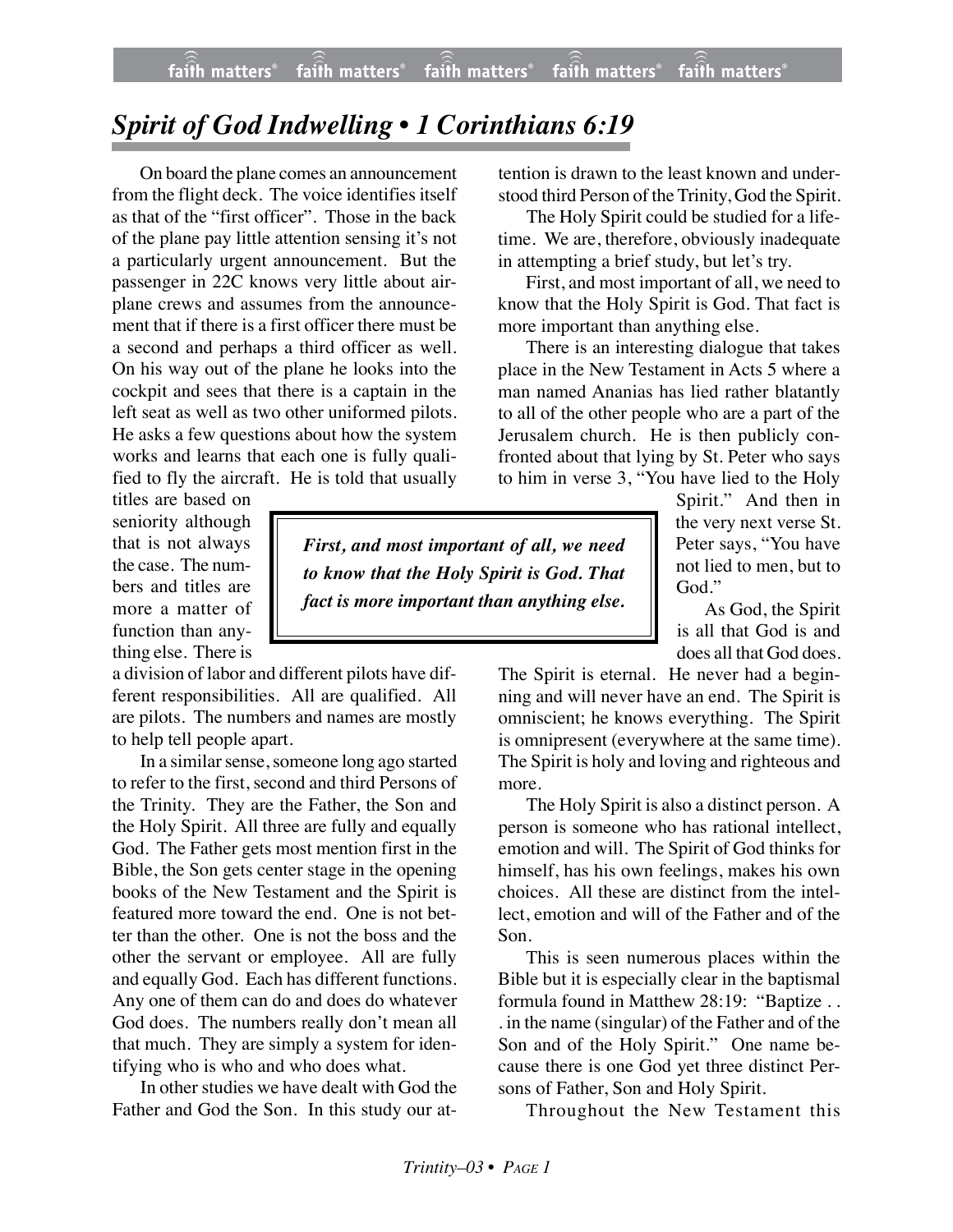"personhood" of the Spirit is often described. He exercises his intellect when he teaches Christians. His emotions are strong when he is grieved. His choices are clear in the decisions he makes.

The Bible refers to the Holy Spirit as "he", not "it". The New Testament was written in Greek. The Greek word for "spirit" is "pneuma". We use that when we say that someone has pneumonia. It refers to breath or spirit. All Greek nouns have grammatical gender and "pneuma" is a neuter noun. So, by the rules of grammar, pronouns referring to the Spirit are supposed to be neuter pronouns. However, the Bible authors break the rules of Greek grammar and use masculine pronouns when referring to the Holy Spirit. It is another reminder that the Spirit is not some impersonal "it" but that HE is a Person.

When Jesus talked about the Spirit in John 14:16-17 he said that he is our Counselor. The actual word in the Greek is "paraclete". A paraclete is someone who comes alongside to help. It was a name for a lawyer in court, a nurse in sickness, a friend in practically any situation.

The Spirit of God is the one who comes alongside Christians to give us whatever help we need. He is with us wherever we go. He encourages, assists, helps and heals. The Spirit is our primary day-to-day experience of God. When people say they have experienced God, it is most likely the Holy Spirit they have experienced. When Christians describe God's goodness in their lives, it came through the Holy Spirit. Often when modern Americans give angels credit they really should be crediting the Holy Spirit of God himself.

Throughout the Bible there is far more emphasis on what the Spirit does than who the Spirit is. While Christians should learn the doctrine of the Holy Spirit, it is also important that we experience what the Spirit does.

In the movie FOREST GUMP, one of the most repeated lines is that a person is what a person does. Sometimes we balk at that no-

tion. Some people say, "I may have murdered someone, but I'm not really a murderer." "I drive trucks, but I'm not a truck driver." "I teach kids, but I'm not a teacher." Except what a person does says a whole lot about who a person is. And what the Spirit does is fabulous.

One of the activities of the Spirit is that he confronts and convicts people about guilt and sin. In other words, a primary job of the Spirit is to convince people what is right and what is wrong. It is an extremely important function. We can't change from doing what is wrong unless we are convinced we are wrong. We can't be saved from sin until we believe we are sinners who are lost. The Spirit uses many different means to do this, including our own consciences. He works hard at helping us to know what is wrong with our lives so that he can help us get straightened out. And sometimes that's painful.

While most of us don't like pain, we realize that pain is the signal that something is wrong with our bodies and we need help. Pain is a pain, but pain saves our lives.

The next time you sense that "this is really wrong, I shouldn't be doing this," you are probably experiencing what the Spirit does when he confronts sin.

Another activity of the Spirit is that he regenerates. Jesus called it being "born from above" or "being born again". It is this wonderful act of the Spirit of God whereby he gives to a person eternal life. He changes us into Christians, from sinners to saints. He starts us all over again so that the past is erased and we have a new beginning with God in our lives. It is the single biggest miracle a person can ever experience.

God knows we can't fix the sinful self inside of us so he gives us a "reborn" self. Jesus called this being "born of the Spirit". We can't give spiritual new birth to ourselves any more than we could give physical first birth to ourselves. So it is the Spirit that does that.

We usually think of becoming a Christian in two parts: Jesus' part and our part. Jesus'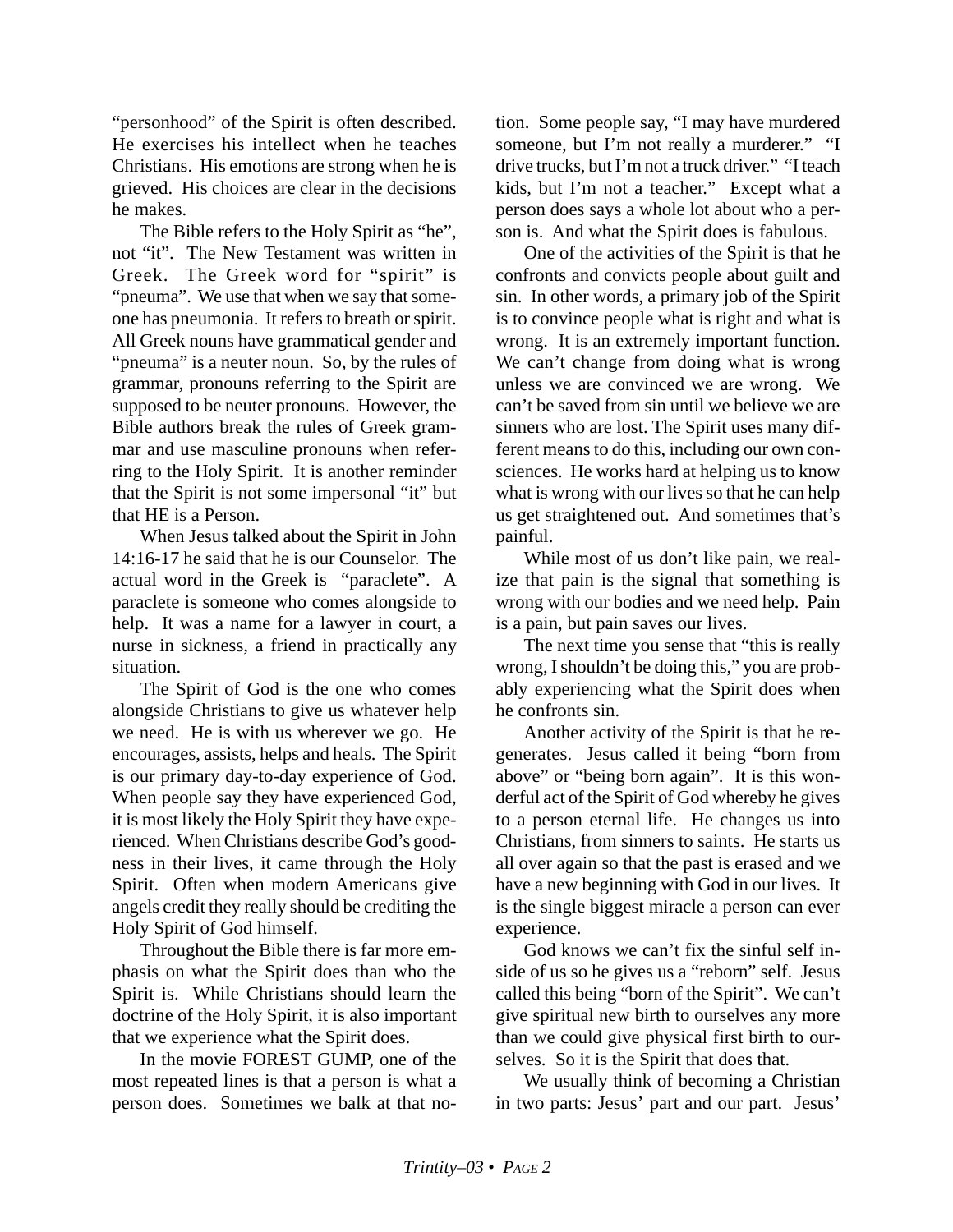part was that he died on the cross to pay the penalty for human sin. Our part is that we believe in Jesus and what he did and accept him as Savior and Lord. But who actually does it? Who makes the supernatural change in our

lives? Who guarantees that we will go to heaven when we die? It is the Holy Spirit - - - he is the one who brings it all together and makes it happen.

Another activity of the Spirit is that he baptizes Christians. I

Corinthians 12:13 says that "we were all baptized by one Spirit into the one body." This is not referring to baptism with water the way many usually think about it. While water baptism is important, it is not nearly as important as Spirit baptism.

Baptism means to "identify with". The baptism of the Holy Spirit is the identification of Christians with Jesus Christ and the connection of that Christian to the worldwide body of Jesus Christ called the Church. Water baptism is an outside public demonstration of what the Holy Spirit has already done on the inside at the moment we are born-again.

Think of it this way. If you were born in a foreign country, you can become a citizen of the United States and never get a United States passport. But you must first become a United States citizen before you can get a United Sates passport. The passport is the outside evidence of your American citizenship.

Baptism is the outside evidence, or testimony, that a person is a Christian and has been baptized (identified) into an eternal relationship with Jesus Christ.

Throughout the New Testament there are references to the Holy Spirit living inside of the Christian. Romans 8:9 says that if the Spirit does not live in a person that person is not a Christian. You can't be a Christian and not have the Holy Spirit inside of you. If you're a Chris-

*The baptism of the Holy Spirit is the identification of Christians with Jesus Christ and the connection of that Christian to the worldwide body of Jesus Christ called the Church.*

tian you have the Spirit. If you don't have the Spirit you're not a Christian.

I Corinthians 6:19 calls our bodies the temple (or church building) of the Holy Spirit. In other words, the Christian's physical body is

where the Holy Spirit lives. That is amazing and life transforming - - - the Spirit of God lives inside of the body of every Christian. He goes wherever we go. He is constantly whispering to us what we should do. He never quits. He never moves out. If we sin, we make him

sad. If we obey him, we make him happy. But God is in us!

One of the favorite activities of the Spirit is to teach us. Jesus explained in John 14:26 that the Spirit is our primary Teacher. He particularly teaches us about God and reminds us about everything Jesus said.

How does the Spirit teach? His main means is through the Bible, which he wrote along with 40 human co-authors. He also teaches through other Christians, through the church, through Christian teachers and preachers and through a direct link with us on the inside.

Often after sermons people say something to me that really catches me by surprise. I'll finish talking about some part of the Bible for half an hour and a person will tell me that the best thing they learned was something I never said. I've actually reviewed my notes and listened to the tape. They learned a significant spiritual truth that I never thought of before. I believe that is the direct teaching of the Holy Spirit.

Another translation of "paraclete" is "Comforter". You might say that part of the Spirit's counseling to Christians is giving comfort when we are upset or afraid or discouraged.

You've probably seen this work of the Spirit. I've seen it and experienced it. Some great difficulty comes to a Christian's life. That person is really upset, maybe distraught. No